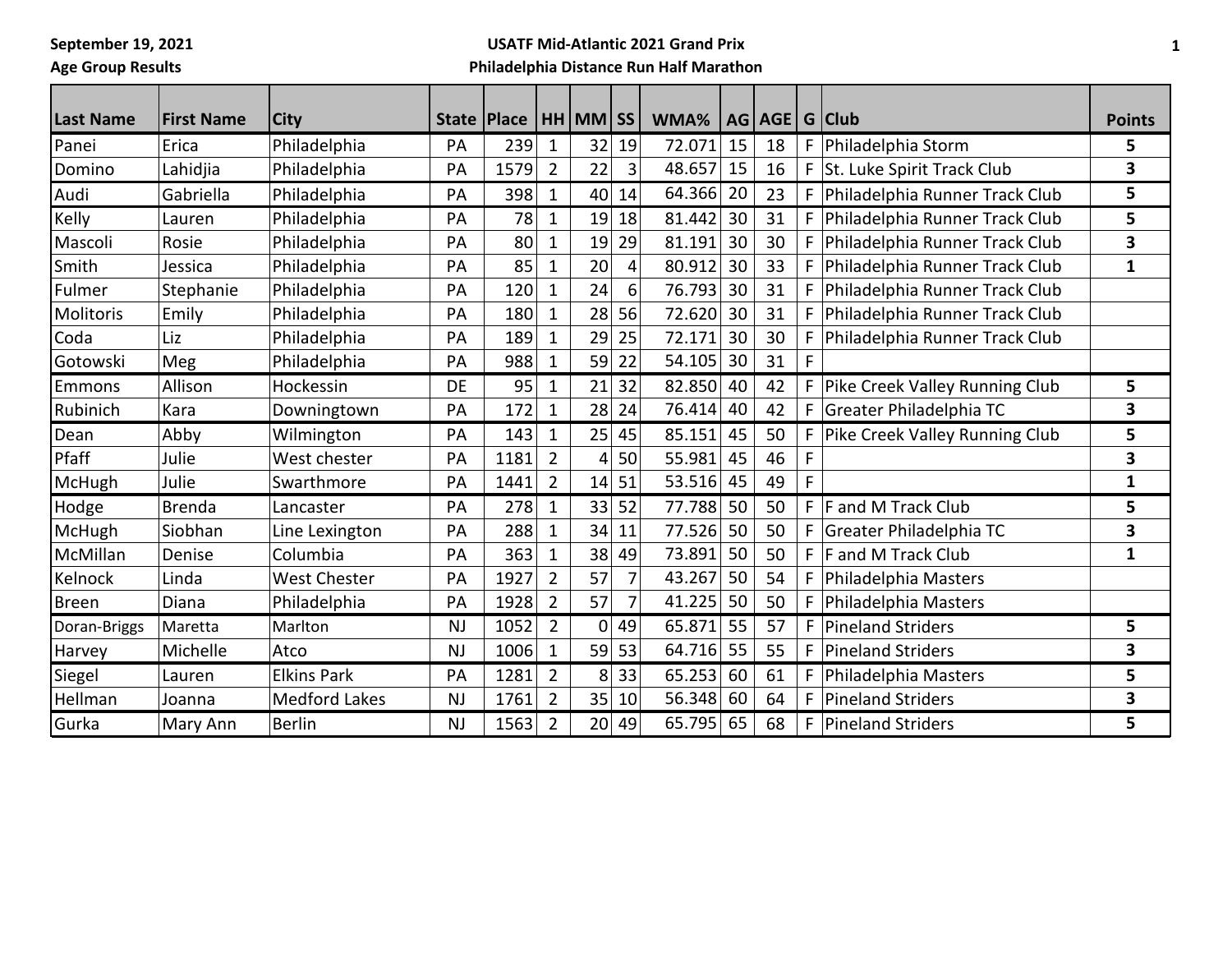**September 19, 2021**

**Age Group Results**

## **USATF Mid-Atlantic 2021 Grand Prix Philadelphia Distance Run Half Marathon**

| <b>Last Name</b> | <b>First Name</b> | <b>City</b>            |           | State   Place |                | HH MM SS |    | WMA%   |    | AG   AGE   G   Club |   |                                  | <b>Points</b> |
|------------------|-------------------|------------------------|-----------|---------------|----------------|----------|----|--------|----|---------------------|---|----------------------------------|---------------|
| Panei            | <b>Brian</b>      | Philadelphia           | PA        | 811           | $\mathbf 1$    | 54       | 59 | 52.254 | 15 | 15                  |   | M Philadelphia Storm             | 5             |
| Miller           | <b>Jack</b>       | Wyomissing             | PA        | 122           | $\mathbf 1$    | 24       | 22 | 68.767 | 20 | 20                  | M |                                  | 5             |
| Mullin           | Christopher       | Philadelphia           | PA        | 25            | $\mathbf 1$    | 10       | 18 | 82.527 | 25 | 27                  |   | M Philadelphia Runner Track Club | 5             |
| Herzig           | Matthew           | Philadelphia           | PA        | 30            | $\mathbf{1}$   | 10       | 58 | 81.752 | 25 | 26                  |   | M Philadelphia Runner Track Club | 3             |
| Lizins           | Kristaps          | Philadelphia           | PA        | 33            | $\mathbf 1$    | 11       | 27 | 81.199 | 25 | 25                  |   | M Philadelphia Runner Track Club | 1             |
| Leathers         | Cain              | Philadelphia           | PA        | 36            | $\mathbf 1$    | 11       | 39 | 80.972 | 25 | 27                  |   | M Philadelphia Runner Track Club |               |
| Nykanen          | Zach              | Royersford             | PA        | 230           | $\mathbf 1$    | 31       | 54 | 63.130 | 25 | 26                  | M |                                  |               |
| Conde            | Trevor            | Bethlehem              | PA        | 15            | $\mathbf{1}$   |          | 45 | 85.658 | 30 | 32                  | M |                                  | 5             |
| Thomas           | Tom               | Philadelphia           | PA        | 32            | 1              | 11       | 25 | 81.237 | 30 | 31                  |   | M Philadelphia Runner Track Club | 3             |
| Nieto            | Benjamin          | Philadelphia           | PA        | 74            | $\mathbf{1}$   | 18       | 55 | 73.601 | 30 | 33                  |   | M Philadelphia Runner Track Club | $\mathbf{1}$  |
| Waniak           | Stephen           | <b>Mount Laurel</b>    | <b>NJ</b> | 275           | $\mathbf 1$    | 33       | 42 | 62.095 | 30 | 34                  |   | M Pineland Striders              |               |
| Mahugu           | Fred              | Philadelphia           | PA        | 117           | $\mathbf{1}$   | 23       | 44 | 70.979 | 35 | 39                  | M |                                  | 5             |
| <b>Miles</b>     | Leroy             | Philadelphia           | PA        | 791           | $\mathbf{1}$   | 54       | 24 | 51.646 | 35 | 38                  | M |                                  | 3             |
| Ursta            | Jared             | <b>Drexel Hill</b>     | PA        | 1134          | $\overline{2}$ | 3        | 31 | 47.227 | 35 | 35                  |   | M Philadelphia Runner Track Club | 1             |
| Gagliardi        | John              | <b>West Chester</b>    | PA        | 64            | $\mathbf{1}$   | 16       | 38 | 78.665 | 40 | 41                  |   | M Greater Philadelphia TC        | 5             |
| Manavi           | Reza              | <b>Willow Grove</b>    | PA        | 126           | $\mathbf{1}$   | 24       | 28 | 72.553 | 40 | 43                  |   | M Greater Philadelphia TC        | 3             |
| Polakoff         | Craig             | Philadelphia           | PA        | 134           | $\mathbf{1}$   | 24       | 57 | 71.552 | 40 | 42                  |   | M Rosemont Running Club          | $\mathbf{1}$  |
| Foster           | Kurt              | <b>Berlin</b>          | <b>NJ</b> | 330           | $\mathbf 1$    | 36       | 56 | 63.222 | 40 | 43                  |   | M Pineland Striders              |               |
| Horton           | William           | <b>Gloucester City</b> | NJ        | 994           | $\mathbf{1}$   | 59       | 28 | 51.297 | 40 | 43                  |   | M Pineland Striders              |               |
| McMillan         | Jay               | Columbia               | PA        | 86            | $\mathbf{1}$   | 20       | 5  | 80.499 | 45 | 49                  |   | $M \mid F$ and M Track Club      | 5             |
| Scholl           | David             | Jenkintown             | PA        | 72            | $\mathbf{1}$   | 18       | 35 | 79.300 | 45 | 45                  |   | M Greater Philadelphia TC        | 3             |
| Gilligan         | Sean              | Middletown             | DE        | 340           | $\mathbf{1}$   | 37       | 36 | 64.925 | 45 | 47                  |   | M Pike Creek Valley Running Club | 1             |
| lovanisci        | Joe               | Williamstown           | <b>NJ</b> | 374           | $\mathbf 1$    | 39       | 37 | 64.715 | 45 | 49                  |   | M South Jersey Athletic Club     |               |
| Swan             | Jason             | Williamstown           | <b>NJ</b> | 372           | $\mathbf{1}$   | 39       | 36 | 63.621 | 45 | 47                  |   | M South Jersey Athletic Club     |               |
| Dang             | Anh               | Philadelphia           | PA        | 416           | $\mathbf 1$    | 41       | 1  | 62.729 | 45 | 47                  | M |                                  |               |
| Waller           | Reginald          | Phoenixville           | PA        | 933           | $\mathbf{1}$   | 58       | 27 | 53.497 | 45 | 47                  | M |                                  |               |
| <b>Booth</b>     | Matt              | Lansdowne              | PA        | 1377          | $\overline{2}$ | 11       | 58 | 48.851 | 45 | 49                  |   | M TNT International Racing Club  |               |